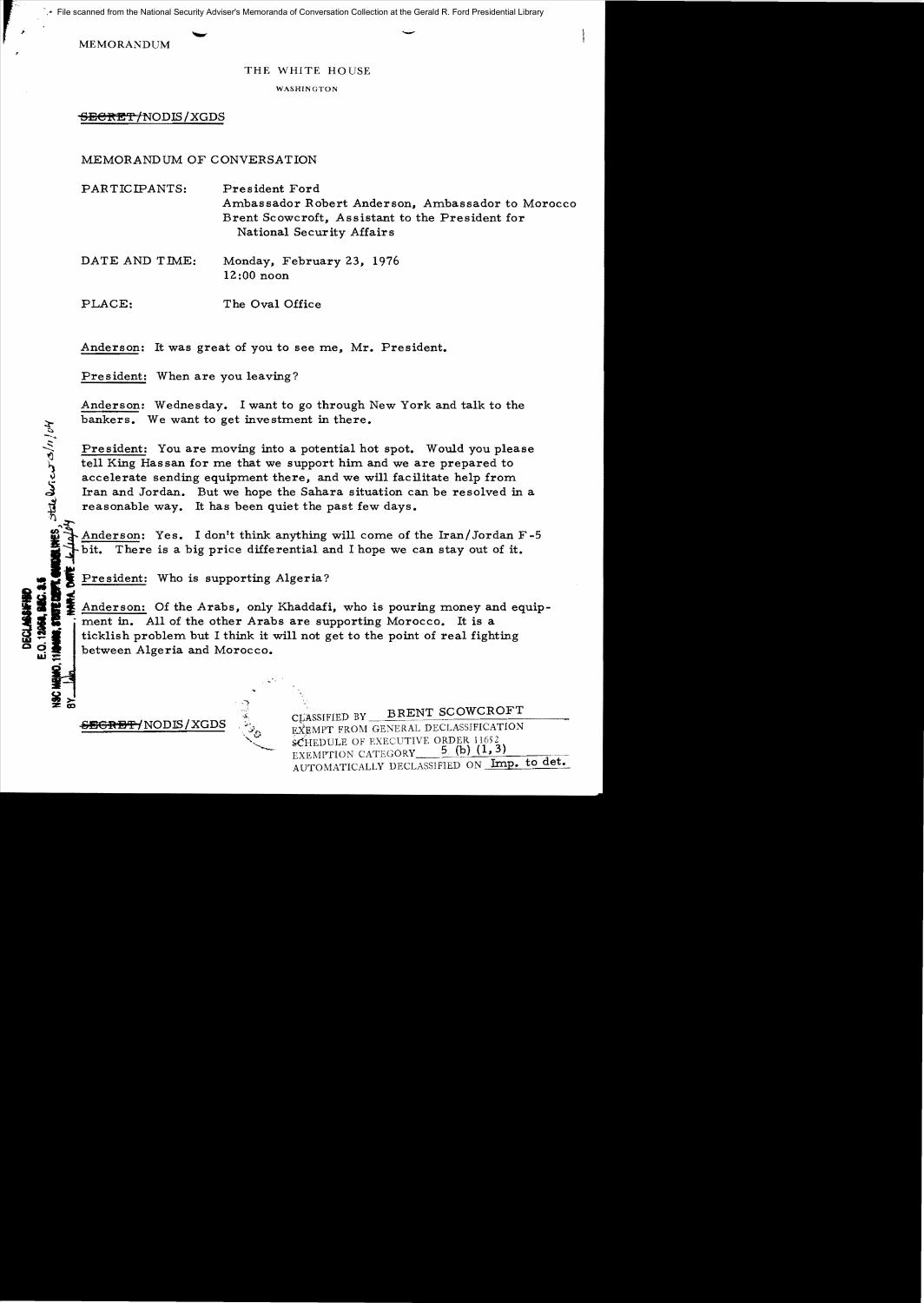## $\epsilon$ EGRET/NODIS/XGDS 2.

President: Well, I am pleased you are going there and I'm sure you will do an outstanding job. Don't they have good golf courses there?

Anderson: Yes. And skiing too. And you can do them at the same time. Keep it in mind, Mr. President.

President: [Laughs] Be sure to give the King my very best wishes.

Anderson: Again, Mr. President, thank you for your confidence in me.



• ECBEr;p-/NODIS / XGDS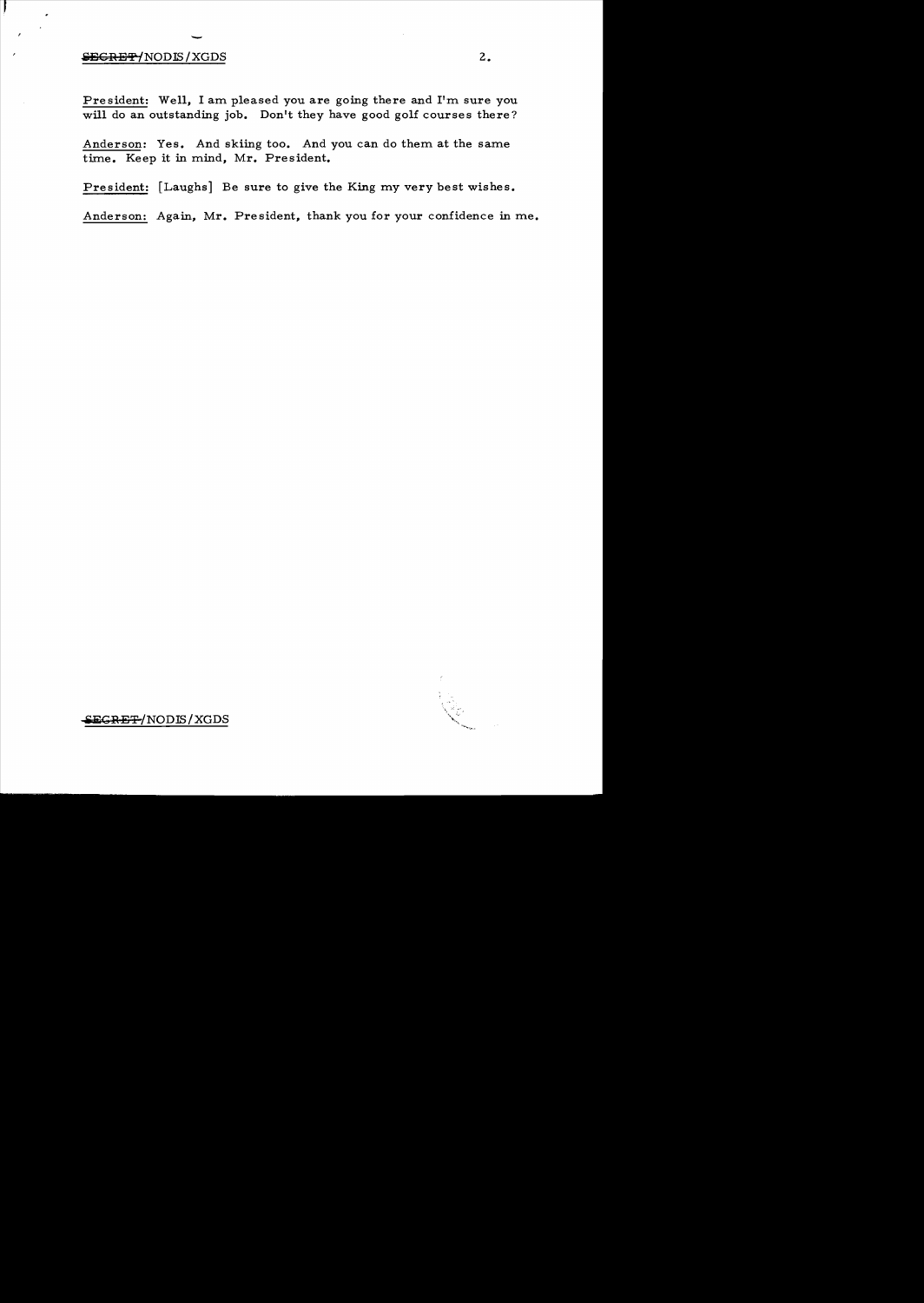Charment - The production of the comment of the mother of the content of the content of the content of the content of the content of the content of the content of the content of the content of the content of the content of  $\bigvee$  a Putunique les 4 West, I want &p than My + Talk to c bankers. Une mont to et invektion 1) you many into a potential but again, Would in the Hassan and Empart on It has luce quant the fact fundings A jes. I love trinh any thing and came Je houffordum F-5 ent. Theurisa lig pour deppendrat + lope cert coms long  $d$  and  $d$ Putis is apparting agreement A Oge Ané, au Khalolyi, velo is pomin are simparting Murris. Hai a tribuil pet to - parent of real prophetic wet alguna + Murris Well, dans plassed you au going then I tion some you mil de concentration dir He Yes, and thing too. and porcende <u>mil 2m. D</u> P (Lampho) Be pun to pain the K ity ung E.O. 12066, SEC. 3.5 NEC MEMO, 11 19400, STATE DEPT. GUIDELINE! State Reviews/11/04<br>BY LOG